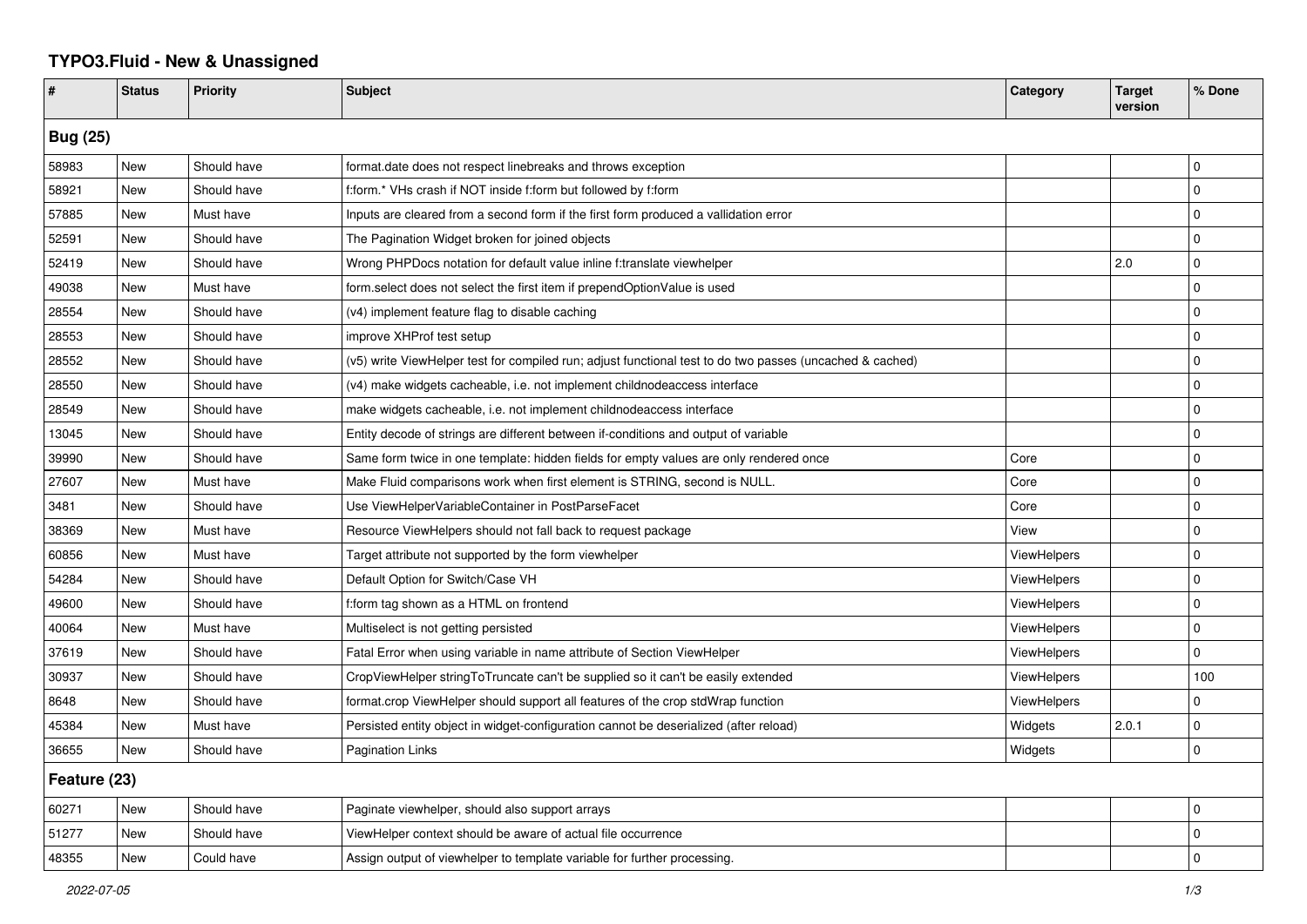| #                | <b>Status</b> | <b>Priority</b>      | <b>Subject</b>                                                                                      | Category    | <b>Target</b><br>version | % Done      |  |  |
|------------------|---------------|----------------------|-----------------------------------------------------------------------------------------------------|-------------|--------------------------|-------------|--|--|
| 46545            | New           | Should have          | Better support for arrays in options of SelectViewHelper                                            |             |                          | $\mathbf 0$ |  |  |
| 45153            | New           | Should have          | f:be.menus.actionMenuItem - Detection of the current select option is insufficient                  |             |                          | 0           |  |  |
| 42397            | New           | Should have          | Missing viewhelper for general links                                                                |             |                          | $\mathbf 0$ |  |  |
| 40081            | New           | Should have          | Allow assigned variables as keys in arrays                                                          |             |                          | $\mathbf 0$ |  |  |
| 38130            | New           | Should have          | Checkboxes and multiple select fields should have an assignable default value                       |             |                          | $\pmb{0}$   |  |  |
| 36559            | New           | Could have           | New widget progress bar                                                                             |             |                          | $\mathbf 0$ |  |  |
| 33215            | <b>New</b>    | Should have          | RFC: Dynamic values in ObjectAccess paths                                                           |             |                          | $\mathbf 0$ |  |  |
| 9514             | New           | Should have          | Support explicit Array Arguments for ViewHelpers                                                    |             |                          | 0           |  |  |
| 62346            | New           | Could have           | f:comment should have high precende                                                                 | Core        | 3.x                      | $\pmb{0}$   |  |  |
| 30555            | New           | Could have           | Make TagBuilder more extensible                                                                     | Core        |                          | $\pmb{0}$   |  |  |
| 10472            | New           | Could have           | Fluid Standalone distribution                                                                       | Core        |                          | $\mathbf 0$ |  |  |
| 7608             | <b>New</b>    | Could have           | Configurable shorthand/object accessor delimiters                                                   | Core        |                          | 0           |  |  |
| 4704             | New           | Should have          | Improve parsing exception messages                                                                  | Core        |                          | $\pmb{0}$   |  |  |
| 1907             | New           | Could have           | Default values for view helpers based on context                                                    | Core        |                          | $\mathbf 0$ |  |  |
| 60181            | New           | Could have           | Caching mechanism for Fluid Views/Templates                                                         | View        |                          | $\pmb{0}$   |  |  |
| 60003            | New           | Should have          | Add required-Attribute to f:form.password                                                           | ViewHelpers |                          | $\pmb{0}$   |  |  |
| 51100            | <b>New</b>    | Must have            | Links with absolute URI should have the option of URI Scheme                                        | ViewHelpers |                          | 0           |  |  |
| 39936            | New           | Should have          | registerTagAttribute should handle default values                                                   | ViewHelpers |                          | $\pmb{0}$   |  |  |
| 36410            | New           | Should have          | Allow templates to send arguments back to layout                                                    | ViewHelpers |                          | $\pmb{0}$   |  |  |
| 31955            | <b>New</b>    | Should have          | f:uri.widget                                                                                        | Widgets     |                          | $\mathbf 0$ |  |  |
| <b>Task (12)</b> |               |                      |                                                                                                     |             |                          |             |  |  |
| 56237            | New           | Should have          | in-line (Condition) ViewHelpers should not evaluate on parsing                                      |             |                          | 0           |  |  |
| 47669            | <b>New</b>    | Should have          | FormViewHelper does not define the default request method                                           |             |                          | $\mathbf 0$ |  |  |
| 43071            | New           | Should have          | Remove TOKENS for adding fallback teplates in B                                                     |             |                          | $\mathbf 0$ |  |  |
| 42743            | New           | Should have          | Remove inline style for hidden form fields                                                          |             |                          | $\mathbf 0$ |  |  |
| 32035            | New           | Should have          | Improve fluid error messages                                                                        | Core        |                          | $\pmb{0}$   |  |  |
| 45394            | New           | Should have          | Forwardport Unit test for standalone view                                                           | View        |                          | 0           |  |  |
| 43072            | New           | Should have          | Remove TOKENS for adding templates fallback in Backporter                                           | View        |                          | 0           |  |  |
| 34309            | New           | Could have           | Unknown ViewHelpers cause exception - should be handled more graceful                               | ViewHelpers |                          | 0           |  |  |
| 26664            | New           | Won't have this time | Clean up Form ViewHelpers                                                                           | ViewHelpers |                          | 75          |  |  |
| 26658            | New           | Won't have this time | Make Form ViewHelpers consistent                                                                    | ViewHelpers |                          | 75          |  |  |
| 10911            | New           | Should have          | Tx_Fluid_ViewHelpers_Form_AbstractFormViewHelper->renderHiddenIdentityField should be more reliable | ViewHelpers |                          | $\pmb{0}$   |  |  |